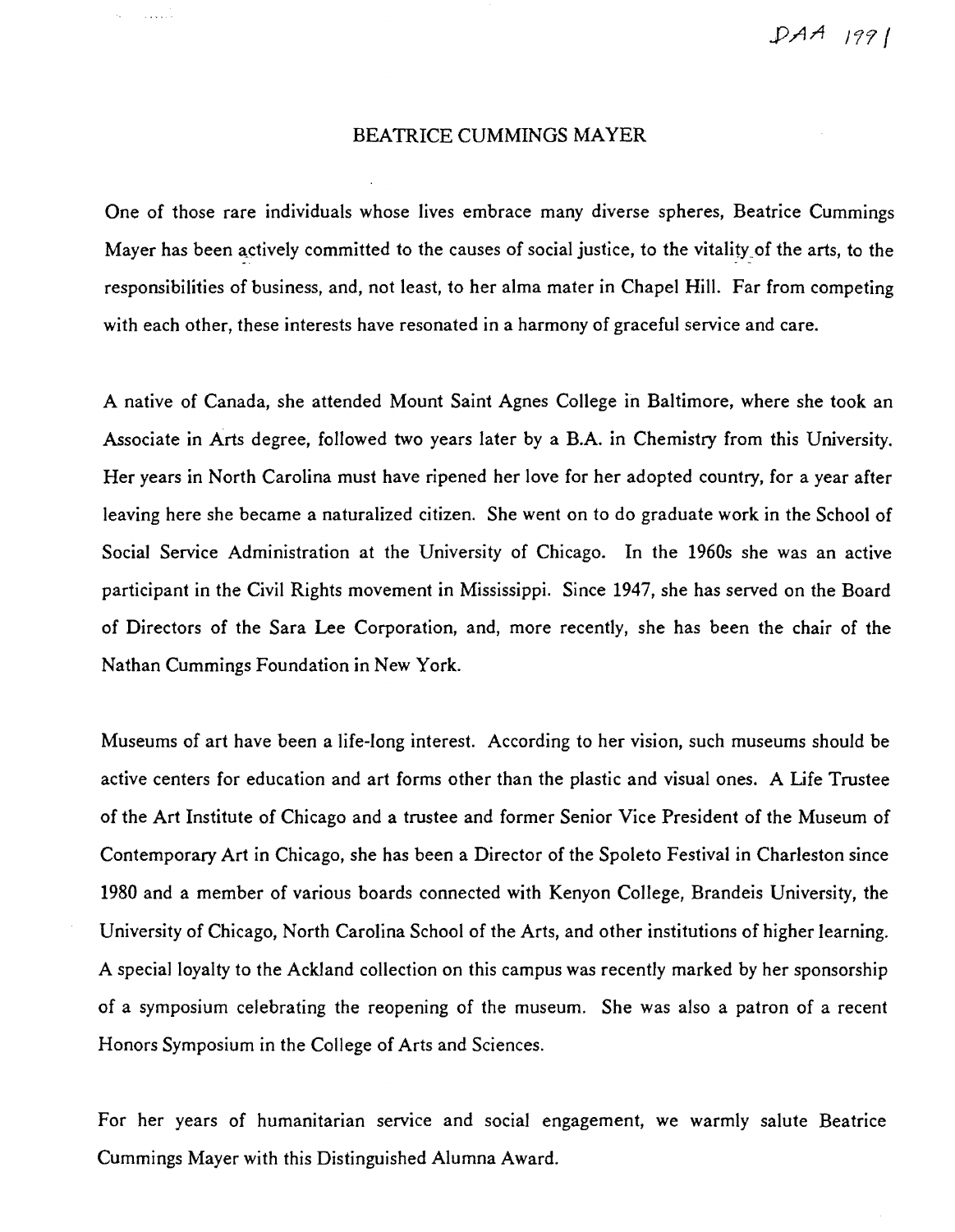$DAA$   $199$ 

## GAILLARD FITZSIMONS RAVENEL II

Those of us who journeyed to the National Gallery of Art to see the Treasures of Tutankhamun (more commonly known as the King Tut exhibit) will not have forgotten its stunning impact. That exhibition, as well as more than 200 others dating from 1971, was designed and installed by Gaillard Ravenel. Countless museum visitors will remember such other shows as the Exhibition of Archaeological Finds from the People's Republic of China (1974); the Splendour of Dresden: Five Centuries of Art Collecting (1978); EI Greco of Toledo: An International Exhibition (1982); The Treasure Houses of Britain: Five Hundred Years of Patronage and Art Collecting (1985); and, opening on this very day, Circa 1492: Art in the Age of Exploration. As Senior Curator and Chief of the Department of Design and Installation at the National Gallery, he creates a museum within a museum -- becoming thoroughly familiar with the contents of an exhibition and creating its setting. He oversees all aspects of design and installation -- architecture, color, lighting, graphics, period settings, and placement of the works of art. Writing about The Treasure Houses of Britain exhibition, John Russell, art critic of The New York Times, singled out Gaillard Ravenel for his "skill, a delicacy and power of suggestion that are truly extraordinary."

A graduate of Duke University, he took his M.A. in Art History at the University of North Carolina at Chapel Hill in 1969. He then entered on a year of study at the Universities of Perugia and Florence. He was already known for his precocity while a student in Chapel Hill, and was named Curator of Prints at the Ackland Art Museum. During those years he energetically assembled fourteen exhibitions of prints and other works of art.

In recognition of his status as the preeminent designer of art exhibitions in the United States today, we are pleased to acknowledge Gaillard Ravenel's unique contribution to the arts by conferring upon him a Distinguished Alumnus Award.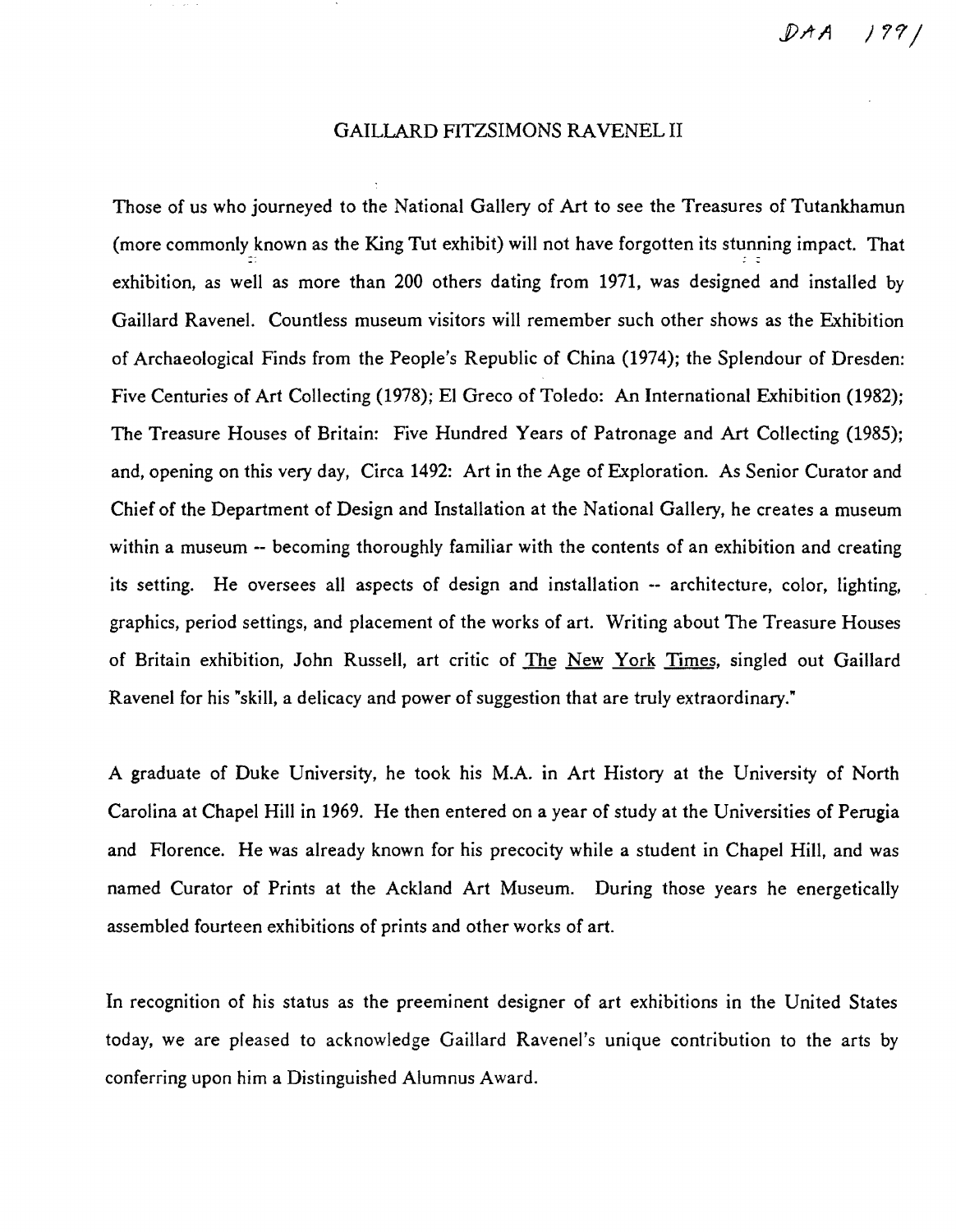$PAT1199/$ 

## KENNETH CLAIBORNE ROYALL, JR.

 $\mathcal{L}(\mathbf{r})$  , we see that  $\mathcal{L}(\mathbf{r})$ 

In 1988, Kenneth C. Royall, Jr. was recognized by the North Carolina Center for Public Policy for the sixth consecutive time as the most effective member of the Senate in the North Carolina General Assembly. Now in his tenth term in the Senate, following three terms in the House of Representatives, he is Dean of the Senate. He has made it his personal policy to decline offers of campaign contributions in each of his bids for election and reelection. He served ten years as Senate Majority Leader and has chaired nine different committees of the Senate, including the Senate Appropriations Committee, the Mental Health Study Committee, and the U.N.C. Board of Governors Selection Committee. In the most recent session he was Deputy President Pro Tempore and chairman of the Senate Ways and Means Committee.

Working indefatigably in the General Assembly to secure proper treatment and care of the mentally ill, he has been singled out for his services by awards from the North Carolina Society for Autistic Adults and Children, the North Carolina Alliance for the Mentally Ill, the North Carolina Mental Health Centers Association, and the National Association of Mental Health. In 1990, he was awarded the American Psychiatric Association Jacob K. Javits Public Service Award for his contributions of service to the mentally ill. North Carolina public education of the highest quality has been another tireless commitment in his public office. He played an influential role in the creation of the North Carolina School of Science and Mathematics in Durham.

A native of Duplin County, Senator Royall graduated from this University in 1940. He attended law school at the University of Virginia and Wake Forest University and later served in World War IT as a major in the Marine Corps. For combat duty in the South Pacific he was awarded the Bronze Star. Prior to his retirement in order to give full time to public service, he was a retail furniture store owner.

He has already been recognized by his alma mater and by other distinguished institutions. In 1985, he received the Distinguished Service Medal of the U.N.C. General Alumni Association, having served that Association as director from 1973 to 1975. Distinguished Service Awards were conferred by the U.N.C. Schools of Medicine in 1982 and Dentistry in 1986. Honorary doctorates of law have been conferred by North Carolina Central University and Duke University.

The impressive array of Kenneth Royall's citations and awards confirms his status as an effective legislator, a compassionate laborer for the disadvantaged, and a gifted and wise public servant. His energetic dedication to the people of North Carolina over many years marks him as a worthy recipient of this Distinguished Alumnus Award.